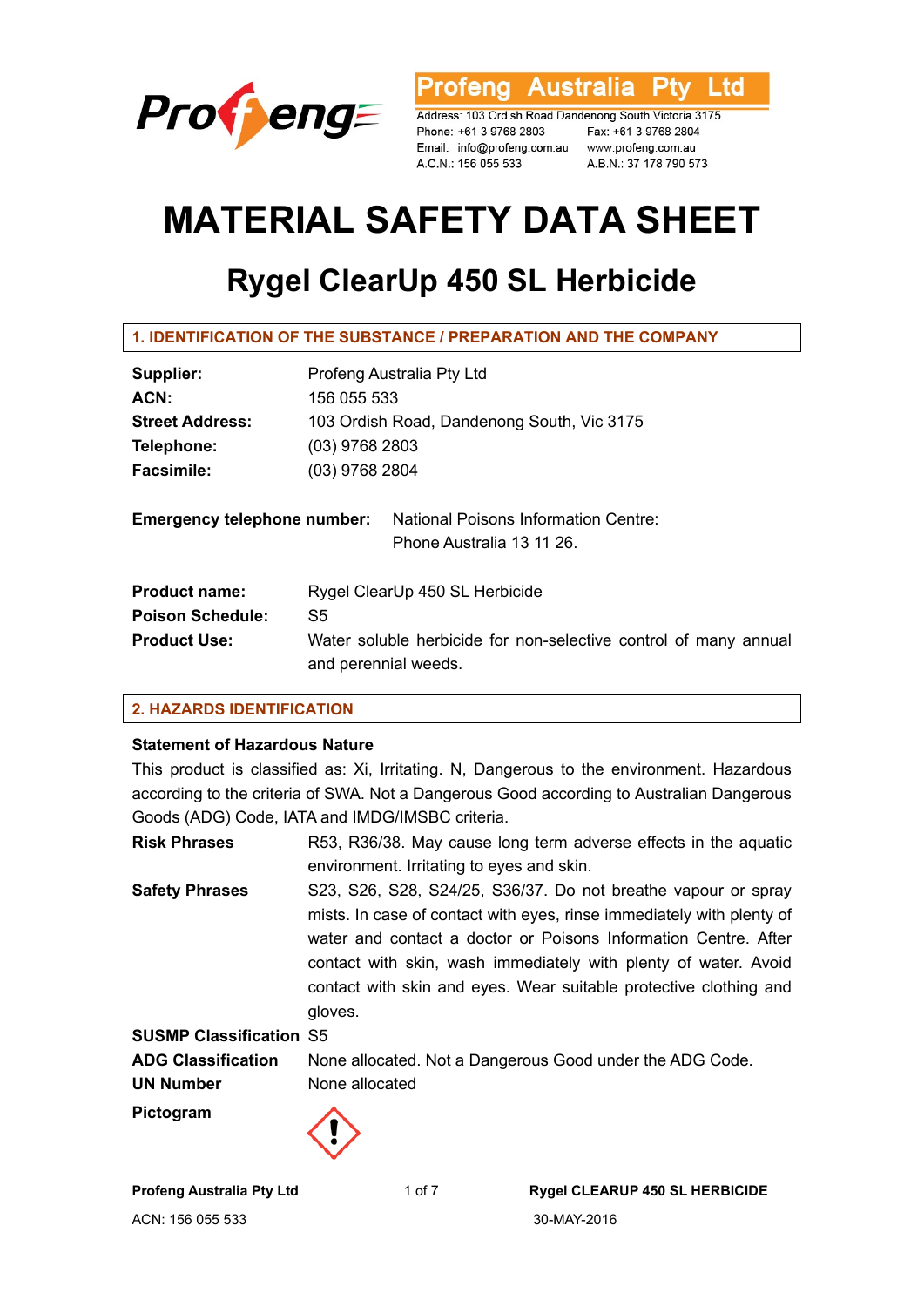

'rofena Australia L td

Address: 103 Ordish Road Dandenong South Victoria 3175 Phone: +61 3 9768 2803 Email: info@profeng.com.au www.profeng.com.au A.C.N.: 156 055 533

Fax: +61 3 9768 2804 A.B.N.: 37 178 790 573

٦

| Signal word                       | Warning                                                      |
|-----------------------------------|--------------------------------------------------------------|
| Hazard statement(s)               |                                                              |
| H315                              | Causes skin irritation                                       |
| H <sub>320</sub>                  | Causes eye irritation                                        |
| <b>Precautionary statement(s)</b> |                                                              |
| P <sub>262</sub>                  | Do not get in eyes, on skin, or on clothing                  |
| P402+P404                         | Store in a dry place. Store in a closed container            |
| P <sub>501</sub>                  | Dispose of contents/ container to an approved waste disposal |
|                                   | plant                                                        |

| 3. COMPOSITION / INFORMATION ON INGREDIENTS |               |          |  |
|---------------------------------------------|---------------|----------|--|
| <b>Chemical Entity</b>                      | <b>CAS No</b> | Conc. %  |  |
| Glyphosate, (present as the                 |               |          |  |
| monoethanolamine salt)                      | 1071-83-6     | 45       |  |
| Surfactant                                  | secret        | $5 - 15$ |  |
| Water                                       | 7732-18-5     | to 100   |  |

This is a commercial product whose exact ratio of components may vary. Trace quantities of impurities are also likely.

| <b>4. FIRST AID MEASURES</b> |                                                                                                                                                                                                                                                                                                                                                                                       |
|------------------------------|---------------------------------------------------------------------------------------------------------------------------------------------------------------------------------------------------------------------------------------------------------------------------------------------------------------------------------------------------------------------------------------|
| Ingestion:                   | If swallowed do NOT induce vomiting; seek medical advice immediately and<br>show this container or label or contact the Poisons Information Centre on 13<br>11 26 (Aust).<br>Make every effort to prevent vomit from entering the lungs by careful<br>placement of the patient. Do not give anything by mouth to a semi-conscious<br>or unconscious person.<br>Give a glass of water. |
| Eye contact:                 | If product in eyes, wash material from them with running water. If they begin<br>watering or reddening, take special care in washing thoroughly                                                                                                                                                                                                                                       |
|                              | <b>Skin contact:</b> If skin contact occurs, thoroughly wash contacted areas. No further<br>measures should normally be required unless irritation is noticed. If irritation<br>persists, seek medical attention.                                                                                                                                                                     |

**Inhalation:** No first aid measures normally required. However, if vapours or mists have been inhaled, and irritation has developed, remove to fresh air and observe until recovered.

**Notes to physician:** Treat symptomatically. Note the nature of this product.

| <b>Profeng Australia Pty Ltd</b> | 2 of 7 | <b>Rygel CLEARUP 450 SL HERBICIDE</b> |
|----------------------------------|--------|---------------------------------------|
| ACN: 156 055 533                 |        | 30-MAY-2016                           |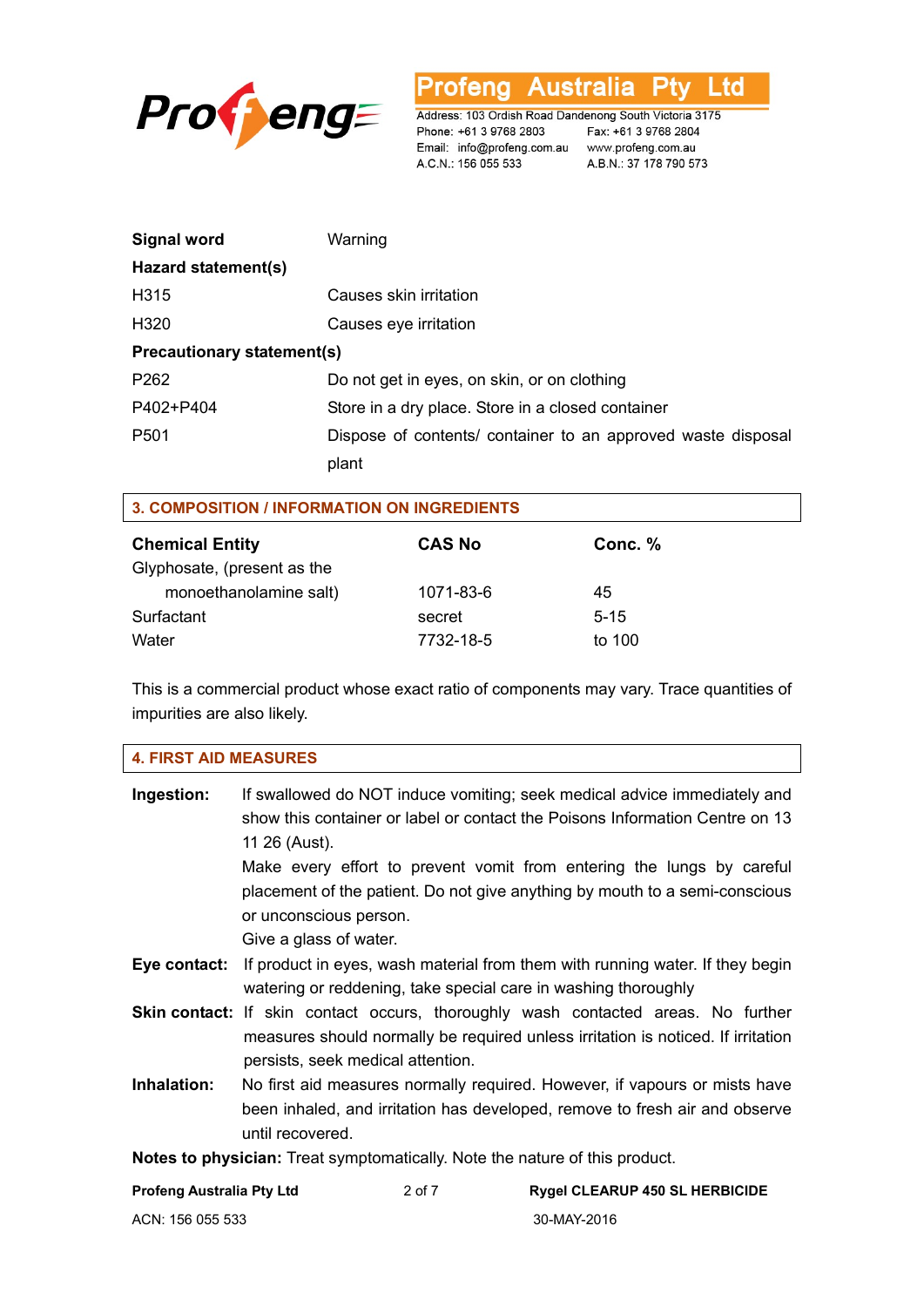

**Australia** L to

Address: 103 Ordish Road Dandenong South Victoria 3175 Phone: +61 3 9768 2803 Email: info@profeng.com.au A.C.N.: 156 055 533

Fax: +61 3 9768 2804 www.profeng.com.au A.B.N.: 37 178 790 573

## **5. FIRE-FIGHTING MEASURES**

## **Fire & Explosion Hazards**:

The product is not flammable. If involved in a fire, use extinguishing agent suitable for the material on fire.

**Suitable extinguishing media:** Water spray, foam, dry chemical, carbon dioxide and/or any Class B extinguishing agent.

## **Precautions for Firefighters and Special Protective Equipment:**

When fighting fires involving significant quantities of this product, wear safety boots, non-flammable overalls, gloves, hat, goggles and respirator. All skin areas should be covered.

**Unusual Fire & Explosion Hazards:** This product, or spray solutions of this product, may react with galvanized steel or unlined steel (except stainless steel) containers and tanks, to produce hydrogen gas, which may form a highly combustible gas mixture.

**Hazards from combustion products:** Not combustible, however after evaporation of aqueous component residual material may burn. Product of combustion may include carbon dioxide, carbon monoxide, smoke and fumes.

## **6. ACCIDENTAL RELEASE MEASURES**

**Spills & Disposal** Contain spill and absorb with clay, sand, soil or proprietary absorbent (such as vermiculite). Collect in sealed open top containers for disposal.

Final clean-up with degreasing agent or detergent is advised.

## **Environmental Precautions**

Prevent from entering drains, waterways or sewers.

## **7. HANDLING AND STORAGE**

**Handling:** Keep exposure to this product to a minimum, and minimise the quantities kept in work areas. Check Section 8 of this MSDS for details of personal protective measures, and make sure that these measures are followed.

No special storage and transport requirements. This product has no UN classification.

**Storage:** This product is a S5 Poison. Store in the closed, original container in a dry, well ventilated area out of direct sunlight. Keep container tightly sealed and do not store with seed, fertilisers or foodstuffs.

## **8. EXPOSURE CONTROLS/PERSONAL PROTECTION**

## **National occupational exposure limits:**

Exposure limits have not been established by NOHSC Australia for any of the significant ingredients in this product.

The ADI (Acceptable Daily Intake) for Glyphosate is set at 0.3mg/kg/day. The corresponding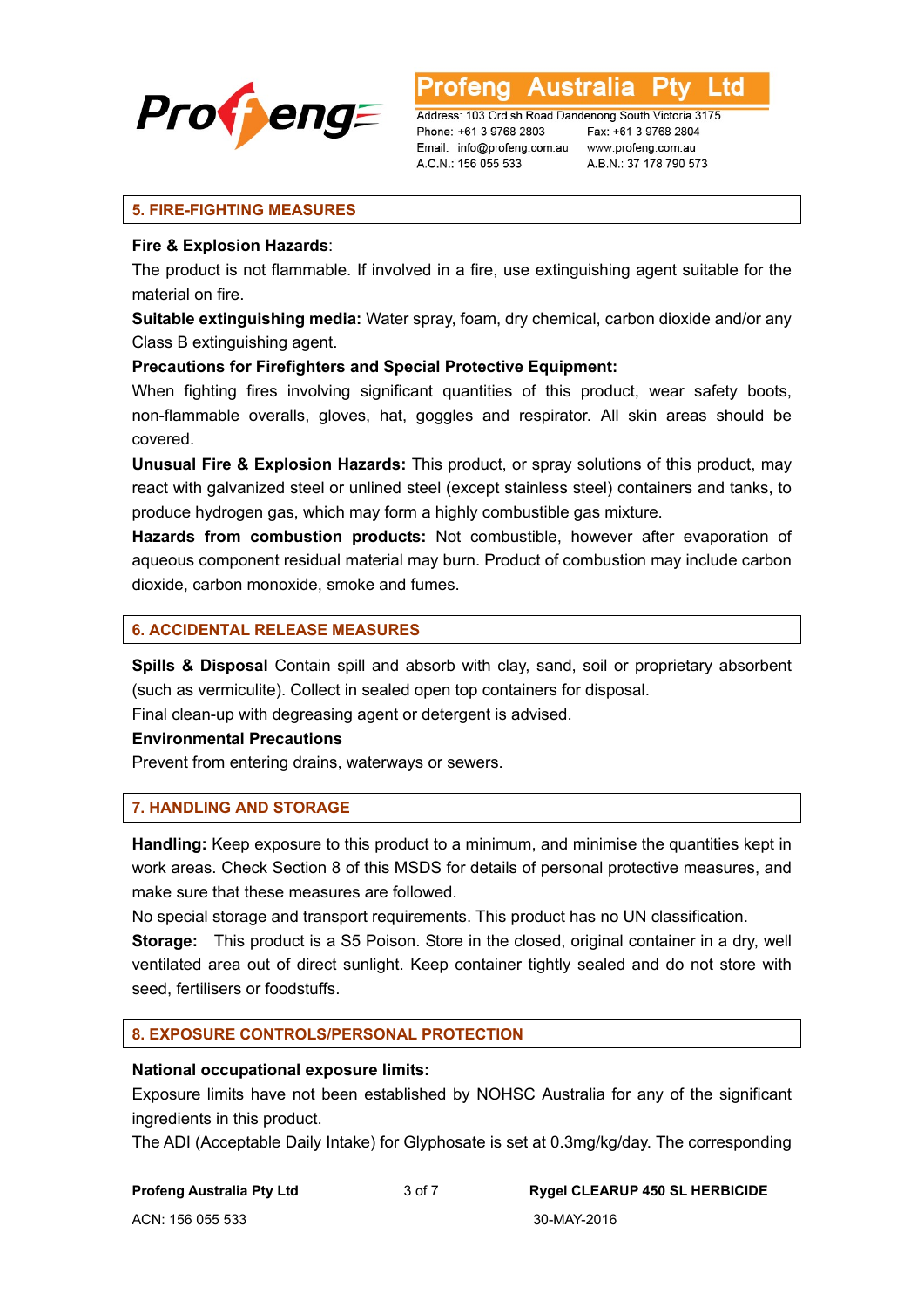

L to

Address: 103 Ordish Road Dandenong South Victoria 3175 Phone: +61 3 9768 2803 Email: info@profeng.com.au A.C.N.: 156 055 533

Fax: +61 3 9768 2804 www.profeng.com.au A.B.N.: 37 178 790 573

NOEL (No-observable-effect-level) is set at 30mg/kg/day. Values taken from Australian ADI List, January 2001.

## **Engineering Controls:**

Use good occupational work practice with adequate ventilation. Natural ventilation should be adequate under normal use conditions.

## **Personal Protection:**

**Respiratory Protection:** It is usually safe to not use a dust mask or respirator protection on account of this product. However, if the product is being used in dusty or confined conditions, use of a mask or respirator may be preferred.

**Protective Gloves:** Impermeable elbow length PVC gloves should be worn when you are using this product, to prevent irritation.

**Eye Protection:** When preparing product for use, wear face shield or goggles.

**Clothing:** When using controlled droplet applicator, wear protective waterproof clothing and impervious footwear.

After use and before eating, drinking or smoking, wash hands, arms and face thoroughly with soap and water. After each day's use, wash gloves, face shield and goggles.

| Appearance:                     | Clear blue coloured liquid                                       |
|---------------------------------|------------------------------------------------------------------|
| Odour:                          | Odourless to slight amine odour                                  |
| <b>Melting/softening point:</b> | Approximately 0°C                                                |
| <b>Boiling point:</b>           | Approximately 100°C at 100kPa                                    |
| <b>Volatile materials:</b>      | Water component. Active ingredient is considered non<br>volatile |
| Vapour pressure:                | 2.37 kPa at 20 °C (water vapour pressure)                        |
| <b>Flashpoint:</b>              | Does not burn                                                    |
| Specific gravity:               | 1.18 approx                                                      |
| Solubility in water:            | Completely soluble                                               |
| <b>Flash Point:</b>             | None                                                             |
| <b>Flammability:</b>            | Non combustible material                                         |
| Ignition Temperature:           | N/A                                                              |
| <b>Corrosiveness:</b>           | Not corrosive                                                    |
| pH:                             | $4.9 - 5.3$                                                      |
|                                 |                                                                  |

## **10. STABILITY AND REACTIVITY**

**9. PHYSICAL AND CHEMICAL PROPERTIES** 

**Reactivity:** This product is unlikely to react or decompose under normal storage conditions. **Conditions to Avoid:** This product should be kept in a cool place, preferably below 30 °C. **Incompatibilities**: Strong oxidising agents.

| <b>Profeng Australia Pty Ltd</b> |  |
|----------------------------------|--|
| ACN: 156 055 533                 |  |

30-MAY-2016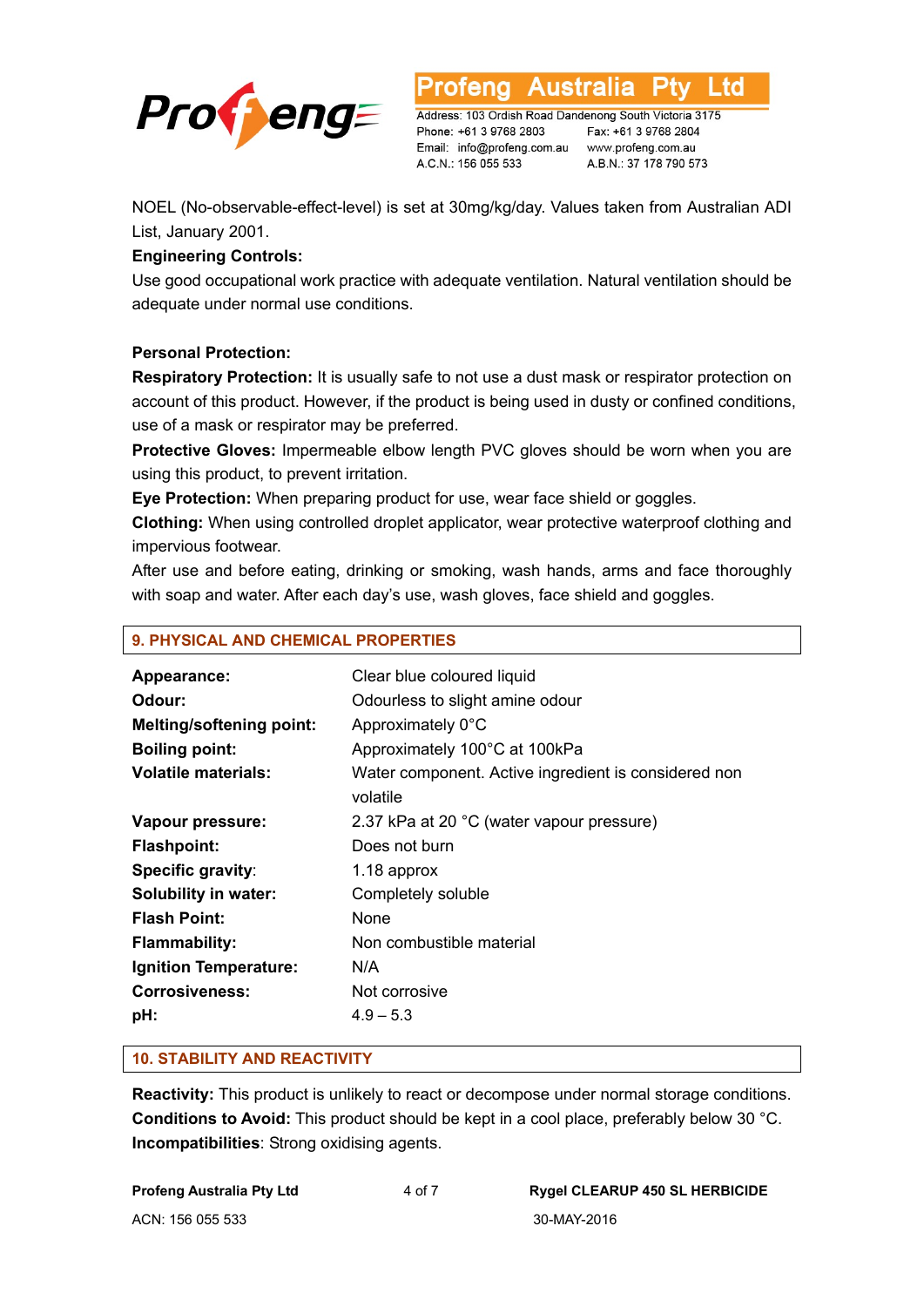

Address: 103 Ordish Road Dandenong South Victoria 3175 Phone: +61 3 9768 2803 Email: info@profeng.com.au A.C.N.: 156 055 533

Fax: +61 3 9768 2804 www.profeng.com.au A.B.N.: 37 178 790 573

L to

**Fire Decomposition:** If involved in a strong fire can release nitrogen oxides and oxides of phosphorus.

**Polymerization:** Hazardous polymerisation is not possible.

**Materials to Avoid** Corrosive to mild steel, galvanised and zinc.

Non corrosive to stainless steel, polyethylene and plastics.

Do not mix, store or apply the product or spray solutions of the product in galvanised steel or unlined steel (except stainless steel) containers or spray tanks.

**Hazardous Reaction** Avoid contact of the concentrate with strong alkalis and alkaline materials such as lime. Such contact may release isopropylamine vapour with a strong fish like odour, which is an irritant to eyes. Isopropylamine is moderately toxic, LD50 (oral, rat) is 820 mg/kg and a TLV of 5 ppm (TWA) has been set.

## **11. TOXICOLOGICAL INFORMATION**

## **Toxicology Information**

No harmful effects are expected if the precautions on the label and this MSDS are followed. **Inhalation** When applying the product as a spray avoid breathing in spray mists. May cause irritation to mucous membranes and respiratory tract.

**Ingestion** The concentrate is of low toxicity if swallowed. Amounts swallowed incidental to normal handling procedures and use are not expected to cause injury. Possible symptoms of exposure include: nausea, vomiting and gastrointestinal discomfort and diarrhoea. Ingestion of a large quantity of the undiluted product may result in hypotension and pulmonary oedema.

**Skin** The concentrated product may cause slight irritation on contact. Prolonged contact is likely to result in irritation.

**Skin Irritation** Slight irritant.

**Eye** The concentrate may cause irritation of the eyes. Prolonged contact with the concentrate may cause damage to the eye.

**Eye Irritation** Slight irritant

**Acute Toxicity - Oral** LD50 (rat) >5000 mg/kg for a similar product

**Acute Toxicity – Dermal** LD50 (rabbit) >5000 mg/kg for a similar product

**Acute Toxicity – Inhalation** LC50 (rat) (4hr) >1.3 mg/L

LC50 concentration not reached.

**Other Information** The Australian Acceptable Daily Intake (ADI) for glyphosate for a human is 0.3 mg/kg/day, set for the public for daily, lifetime exposure. This is based on the NOEL of 30 mg/kg/day, the level determined to show no effects during long term exposure for the most sensitive indicators and the most sensitive species. (Ref: Comm. Dept. of Health and Ageing, 'ADI List', TGA, August 2003).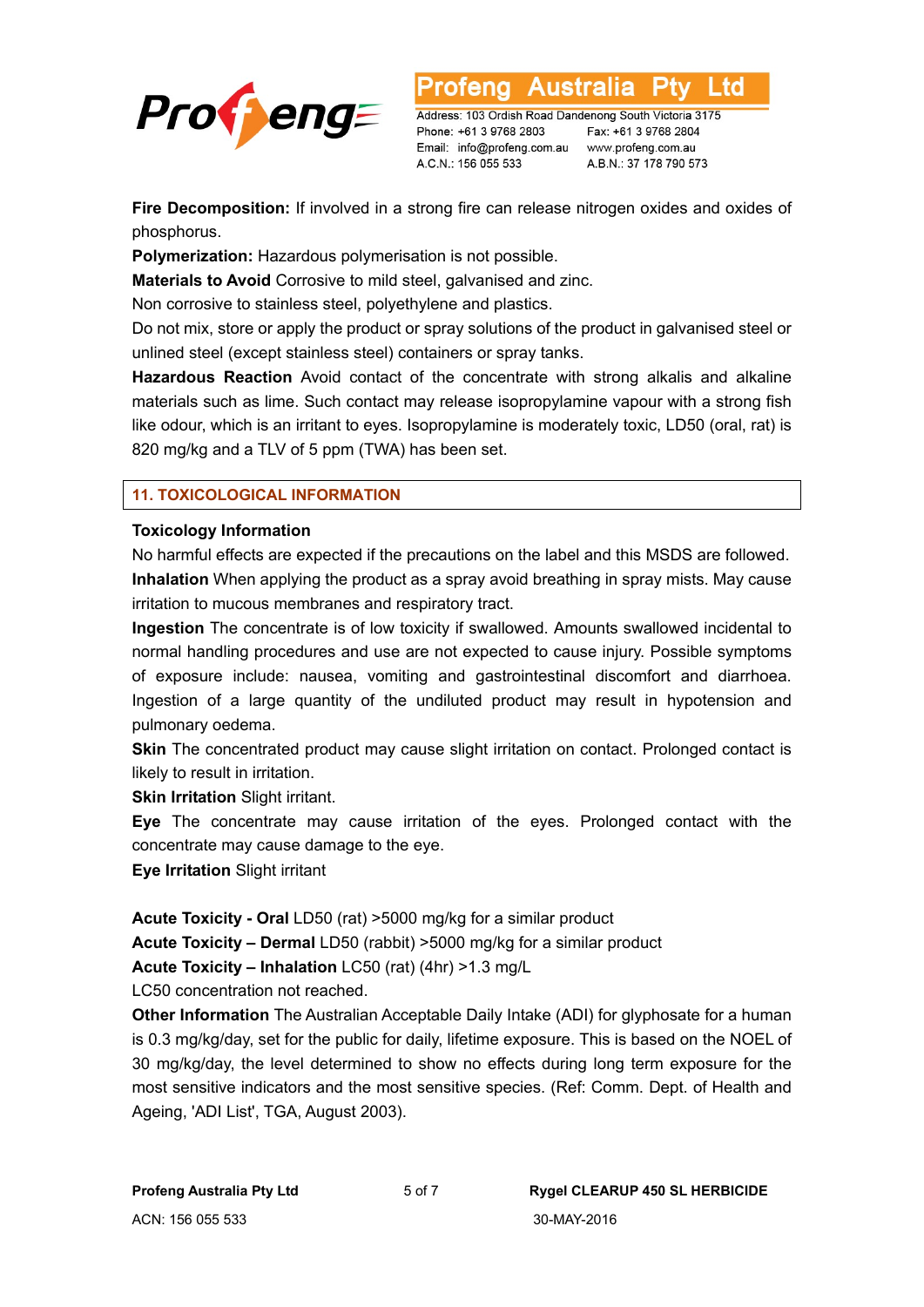

Australia L TG

Address: 103 Ordish Road Dandenong South Victoria 3175 Phone: +61 3 9768 2803 Email: info@profeng.com.au A.C.N.: 156 055 533

Fax: +61 3 9768 2804 www.profeng.com.au A.B.N.: 37 178 790 573

## **12. ECOLOGICAL INFORMATION**

## **Environmental Fate:**

**Breakdown in Soil:** Glyphosate is strongly adsorbed by soil and therefore becomes practically immobile. Microbial activity is the major cause of soil degradation with liberation of carbon dioxide. Half-life is typically 47 days.

**Breakdown in Water:** Glyphosate is strongly adsorbed to suspended organic and mineral matter and is broken down primarily by micro-organisms. The half-life in pond water ranges from 12 days to 10 weeks.

**Other Precautions** Do not spray in high winds. Do not contaminate dams, waterways or sewers with this product.

**Environ. Protection** Glyphosate is a non-selective contact herbicide. Spray drift can cause damage.

## **Acute Toxicity – Fish**

Not toxic to fish. LC50 (96 hr) for rainbow trout is >989 mg/L

LC50 (96 hr) for carp is >895 mg/L

The above data is for the formulated product.

**Acute Toxicity – Other Organisms** 

Birds: Not toxic to birds. LD50 for mallard ducks and bobwhite quail (diet) is >5,620 mg/kg Bees: Not toxic to bees. LD50 >100 µg/bee.

## **13. DISPOSAL CONSIDERATIONS**

**Disposal:** Instructions concerning the disposal of this product and its containers are given on the product label. These should be carefully followed.

#### **14. TRANSPORT INFORMATION**

## **Road and Rail Transport**

Not classified as Dangerous Goods by the criteria of the Australian Dangerous Goods Code (ADG Code) for transport by Road and Rail.

#### **Marine Transport**

Not classified as Dangerous Goods by the criteria of the International Maritime Dangerous Goods Code (IMDG Code) for transport by sea.

## **Air Transport**

Not classified as Dangerous Goods by the criteria of the International Air Transport Association (IATA)

Dangerous Goods Regulations for transport by air.

It is good practice to separate this product from food, food related materials, animal

**Profeng Australia Pty Ltd** 6 of 7 **Rygel CLEARUP 450 SL HERBICIDE**